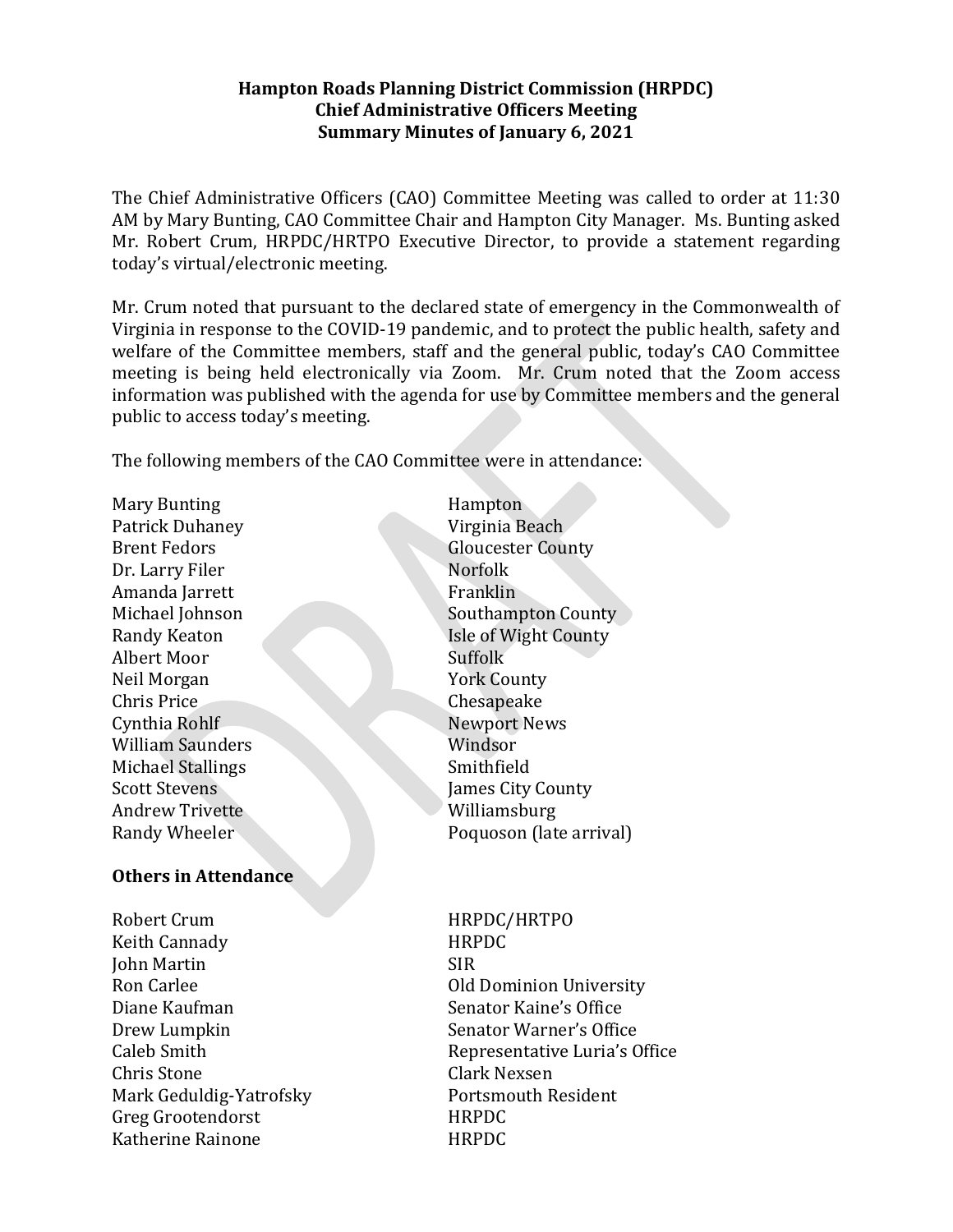# **Approval of Agenda/Approval of Meeting Minutes**

Ms. Bunting asked if there were any additions or revisions to the agenda. There being none, Ms. Bunting asked if there were any objections to combining approval of the Agenda and Minutes.

Mr. Crum noted that the Summary Minutes from the December 2, 2020 CAO Committee meeting were attached for the Committee's review and consideration.

A motion was made by Mr. Stallings to approve the Meeting Agenda as well as the Minutes from the December 2, 2020 meeting. A second was provided by Ms. Jarrett and the following roll call vote was taken:

| <b>Mary Bunting</b>     | Hampton                   | Yes |
|-------------------------|---------------------------|-----|
| Patrick Duhaney         | Virginia Beach            | Yes |
| <b>Brent Fedors</b>     | <b>Gloucester County</b>  | Yes |
| Dr. Larry Filer         | <b>Norfolk</b>            | Yes |
| Amanda Jarrett          | Franklin                  | Yes |
| Mike Johnson            | <b>Southampton County</b> | Yes |
| Randy Keaton            | Isle of Wight County      | Yes |
| Albert Moor             | Suffolk                   | Yes |
| Neil Morgan             | <b>York County</b>        | Yes |
| Chris Price             | Chesapeake                | Yes |
| Cynthia Rolf            | <b>Newport News</b>       | Yes |
| <b>William Saunders</b> | Windsor                   | Yes |
| Michael Stallings       | Smithfield                | Yes |
| <b>Scott Stevens</b>    | James City County         | Yes |
| <b>Andrew Trivette</b>  | Williamsburg              | Yes |
|                         |                           |     |

The motion carried and was approved.

## **Public Comment Period**

Ms. Bunting called for any public comments.

Mr. Mark Geduldig-Yatrofsky, a resident of Portsmouth, thanked the CAO Committee for holding these meetings in a virtual format with both audio and visual components. He noted that this allows him to view all PowerPoint presentations, and that this is approach is very much appreciated.

Mr. Geduldig-Yatrofsky noted he has been a resident of this region for 48 years and is well aware of the issues related to criminal activity and law enforcement in our region. He thought that there is a task force assigned to address this issue, but if there is not such an organization, he asked that the CAO Committee please consider forming one. He noted that crime problems are receiving a lot of attention in the community, and there is a pandemic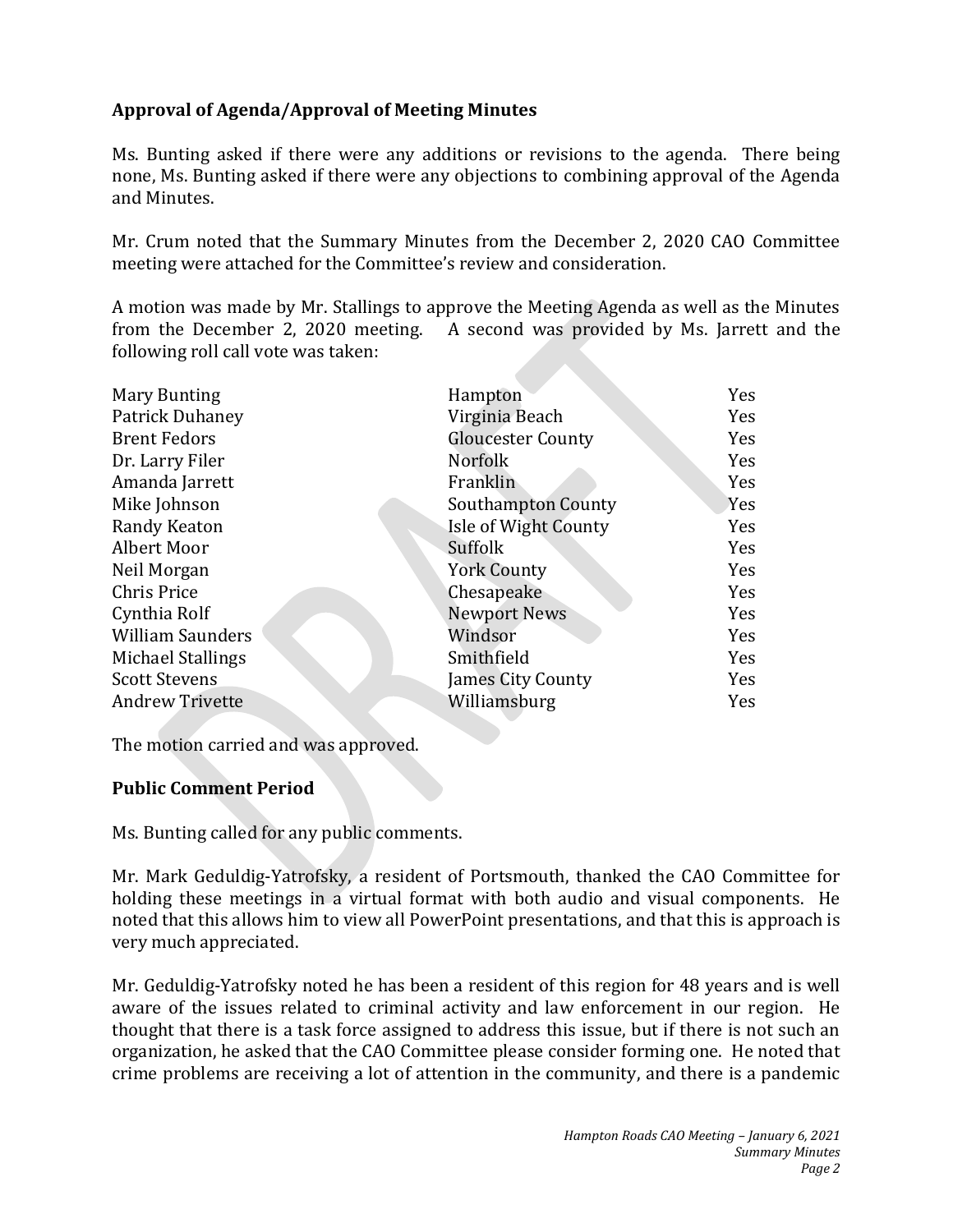of crime across the country. Mr. Geduldig-Yatrofsky noted that there could be some synergies to approaching this issue on a regional level.

Ms. Bunting thanked Mr. Geduldig-Yatrofsky for his comments, noting that the CAOs very much appreciate his continued participation in and contributions to our CAO Committee meetings.

### **757 Recovery and Resilience Action Plan**

Ms. Bunting asked Mr. Crum to introduce this item to the Committee. Mr. Crum reported that the Hampton Roads Alliance has been leading an effort to develop a strategy to help the region's economy recover from the impacts of the COVID-19 pandemic. He noted that the Alliance, led by President and CEO Doug Smith, has worked collaboratively with community stakeholders and regional organizations to lead this effort over the past six to eight months. Mr. Crum reported that Mr. Smith was not available for today's meeting, but that John Martin of SIR, who has been providing consulting services for this effort, will present on behalf of Mr. Smith.

Mr. Martin provided an overview on the 757 Recovery and Resilience Action Plan, including the following information:

- Purpose, Goals, Objectives and Key Audiences
- Action Framework Development Process and Contributors
- Key Insights Covered
- Vision for our Future Economy
- Action Framework Overview
- Action Framework Program Areas
	- o Build Regional Unity
	- o Grow New Jobs
	- o Grow, Retain and Attract Talent
	- o Grow Resiliency
	- o Advance Regional Infrastructure
- Program Priorities: Immediate, Near-term and Long-term
- Accountability What the Action Framework will Deliver
- Appendix/Foundational Documents

Mr. Martin noted that the Framework has developed 30 results-oriented programs, which identify a responsible party, goals, action plans and accountability.

He also summarized a schedule for this effort, including background information on the overall process for this effort:

| Create the Project Plan and Share with Thought Leaders | <b>June 2020</b>   |
|--------------------------------------------------------|--------------------|
| <b>Establish and Support Committees</b>                | July – August 2020 |
| Formulate Vision for the Economy                       | July – August 2020 |
|                                                        |                    |

*Hampton Roads CAO Meeting – January 6, 2021 Summary Minutes Page 3*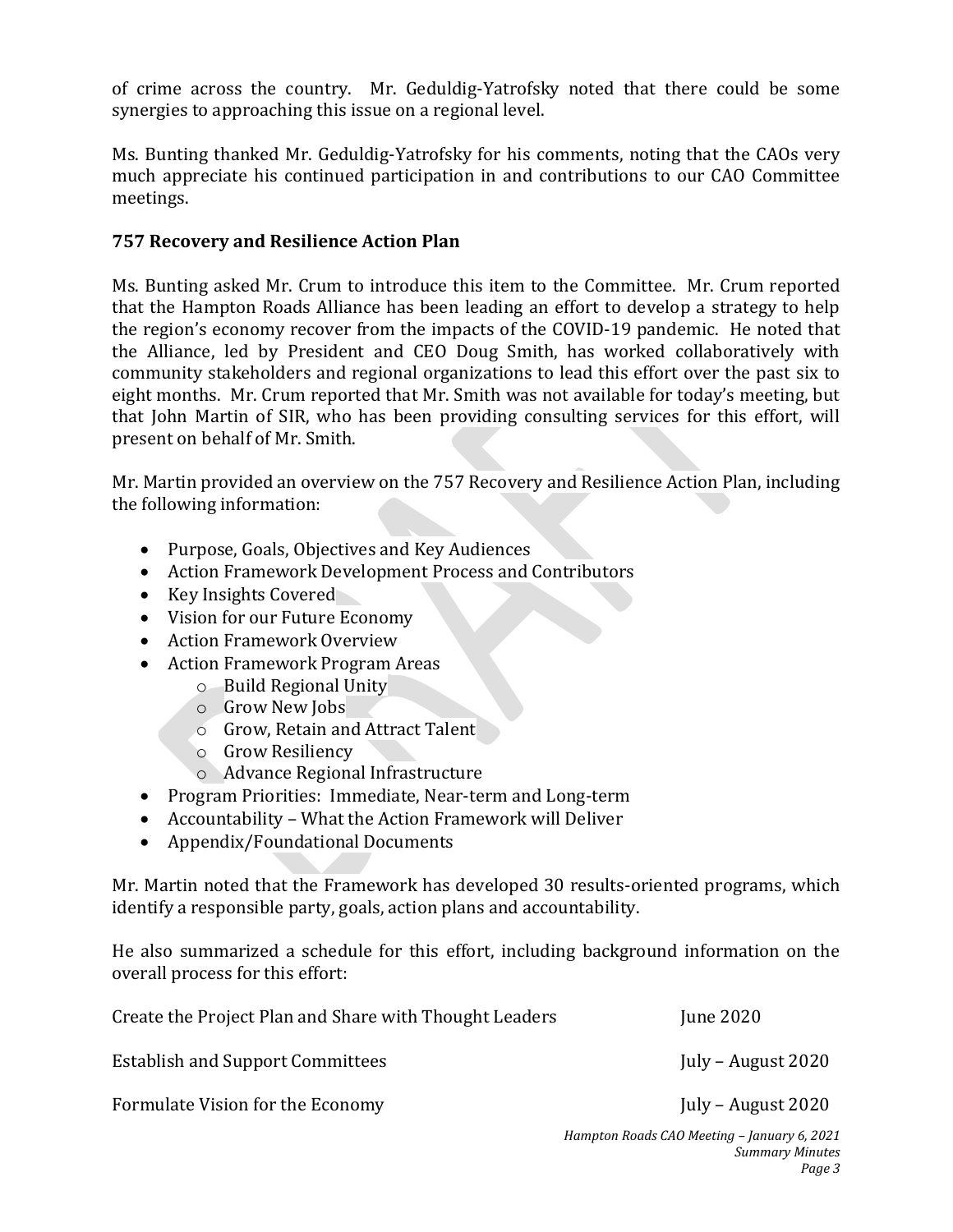| <b>Formulate Regional Strategy</b>                                                   | July – August $2020$ |
|--------------------------------------------------------------------------------------|----------------------|
| Conduct Wave 3 of 757 Recovery Business Leaders Survey                               | September 2020       |
| Integration Committee Prepares Draft Action Framework                                | October 2020         |
| 200+ Creators and Steering Committee Members Critique the<br><b>Action Framework</b> | January 2021         |
| Soft Launch with Mayors, City Managers and Top Community<br>Leaders                  | February 2021        |
| Full Launch of Action Framework with 757 Business<br>Community (5,700 members)       | March 2021           |

Mr. Martin stressed that today's presentation is a high-level overview of the Action Framework, and that the details and full Action Framework will be shared with the CAOs and their elected officials in February.

Ms. Bunting and the CAO Committee thanked Mr. Martin for his presentation and complimented this initiative.

## **General Assembly Session**

Mr. Crum began this item by providing an overview of the Regional Legislative Agenda that was approved by the Hampton Roads Planning District Commission and the Hampton Roads Transportation Planning Organization Board. He identified regional legislative priorities where bills have been or are expected to be introduced to advance these requests. He recommended that each CAO share information on a legislative priority or topic that each locality will be monitoring or advocating for during the upcoming session. He noted that this will be a short session, which will begin on January 13 and conclude on February 27.

Ms. Bunting asked each locality to share information regarding the upcoming General Assembly session. Each CAO shared information for their locality and responded to any questions or discussion from fellow CAO members.

### **COVID-19 Response Update**

Mr. Crum noted that with the anticipated increase in COVID-19 cases following the holiday season, he and Ms. Bunting recommend that each CAO share information from their locality regarding preparations or strategies to address these anticipated trends. Ms. Bunting asked Mr. Crum to perform a roll call of CAOs. Each CAO discussed items such as COVID trends among their locality staffs, workforce management strategies to address any challenges, leave policy provisions, communication strategies, vaccine policies and procedures and other relevant issues.